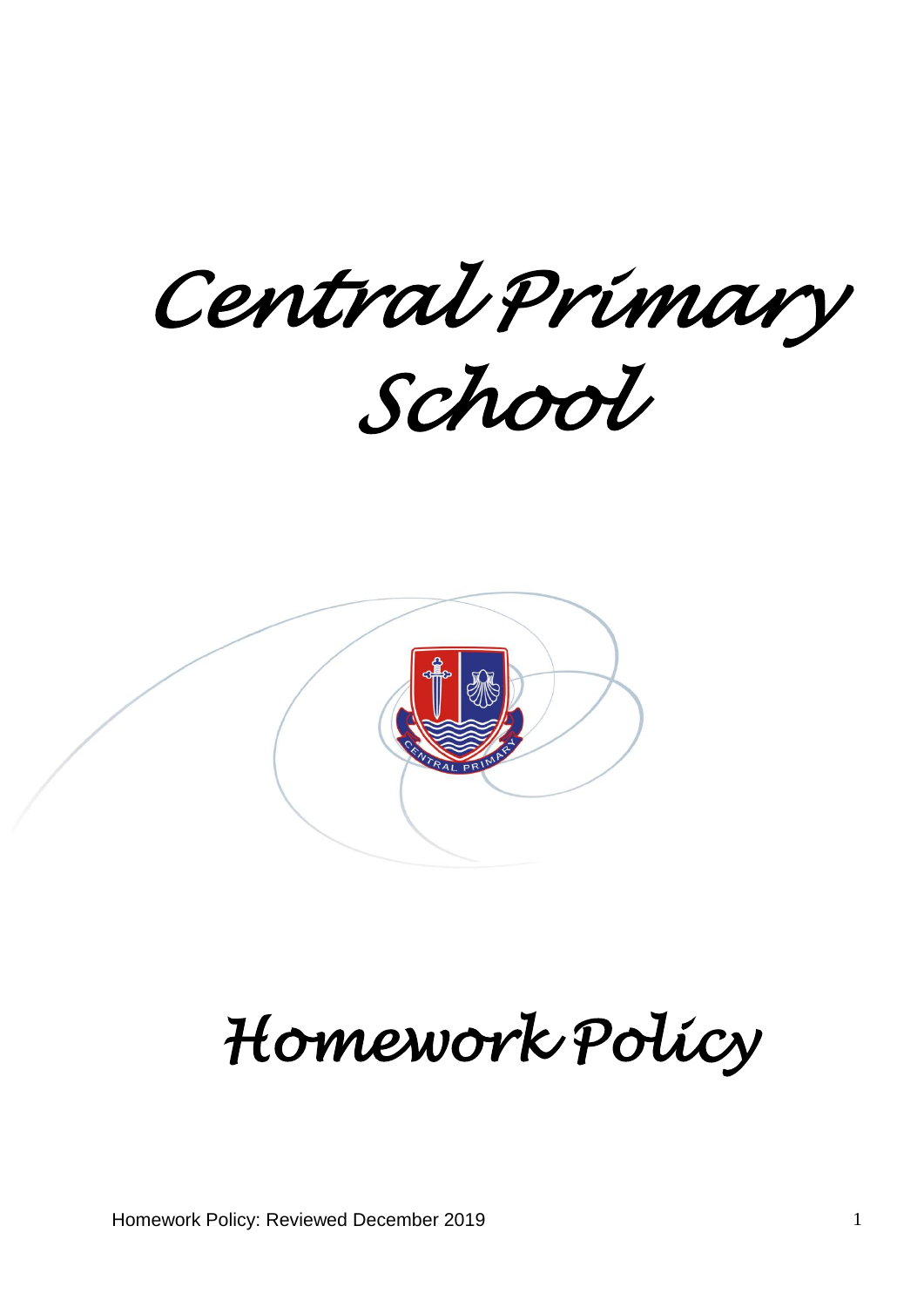### **Our motto: Children are Central.**

We believe that homework is only useful if it is designed to rehearse and support the learning children have made in school. As such, the main focus of our set homework will be the rehearsal of key skills like reading, spelling, multiplication, division and number facts.

#### **Core Homework**

- **Reading** (5 times a week) for 20 minutes Until your child is a free reader this practice should be reading aloud to an adult/ proficient reader. Once your child is a free reader you should continue to encourage them to read (aloud twice weekly) and enable them the space to read independently (five times a week) for the rest of their reading work. Reading should be recorded in the pupil planner.
- **Spelling** (practised everyday) for 10 minutes learning either the spelling list and rule your child has or the ladder of High Frequency Words your child has bought home. This practice should be recorded in the pupil planner.
- **Number Facts** (from Year 2 this will be working on the fluency of the multiplication and division facts)

The core homework underpins the learning your child will be doing in class. Reading, spelling and number facts enable your child a wide and secure base upon which they can build further learning. As a minimum, the core homework should be undertaken each week to continuously build up fluency and a rich vocabulary.

#### **Additional Homework**

Each year group will set additional homework. How each year group sets homework will vary and the teachers will make this clear to you in your welcome letter. Options for homework may include:

- **Weekly Tasks**: This work will be set weekly and collected weekly. This might take the form of a specific task like a phonics spotter or a piece of writing
- **Projects**: A project might be set over a period of time to support and develop pupil understanding of a topic.
- **Termly Tasks**: This homework will be a list of optional tasks that children can choose to complete. All tasks will be linked to the work that children will be undertaken in their learning and will enrich and develop their learning further. Pupils will be expected to do 1 or 2 tasks a week, but will not be expected to complete all tasks.

#### **How to help your child**

Parents will wish to support their children with their homework. The best ways to do this are listed below:

- Plan when in each day you will complete the homework with your child.
- Ensure that practise the core homework 5 times a week as this will support your child in their learning.
- Provide a suitable place for your child to work and encourage working without close supervision, in order to help them develop independence. Although parents should always ensure that they are able to supervise homework involving the internet in line with the safer use of ICT as outlined in the school's ICT and E-safety Policies.
- Tell them how long they have got to spend on the work when they start and invite them to show you what they have done at the end of the time.

#### **Marking**

Homework will be reviewed by school staff but it will not be marked before being returned.

#### **Equality**

In accordance with the Equality Act 2010 we seek to;

- a) **eliminate discrimination**, harassment, victimisation and any other conduct that is prohibited by or under the act
- b) **advance equality of opportunity** between persons who share a relevant protected characteristic and persons who do not share it
- c) **foster good relations** between persons who share a relevant protected characteristic and persons who do not share it

Homework Policy: Reviewed December 2019 2019